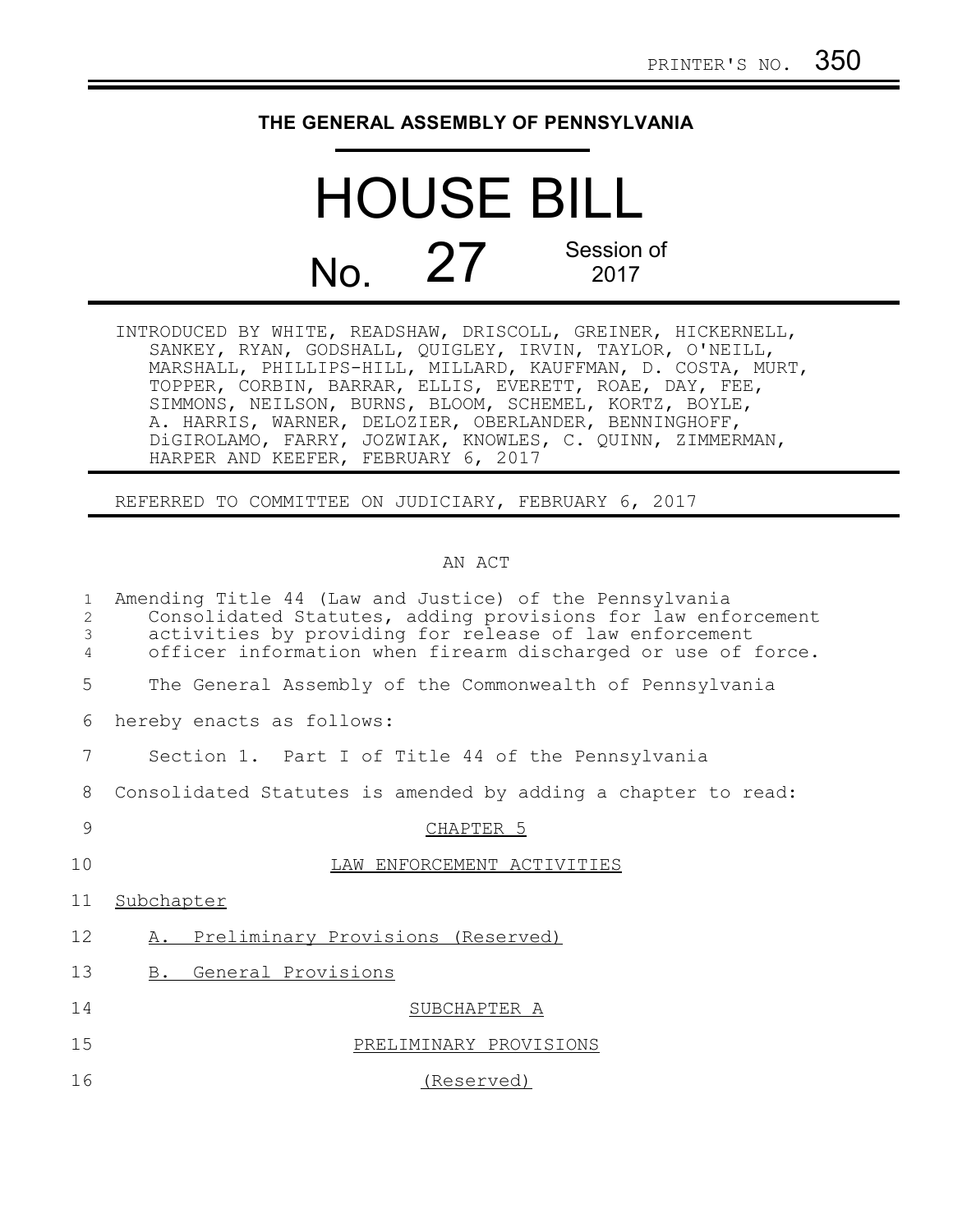| 1            | SUBCHAPTER B                                                  |
|--------------|---------------------------------------------------------------|
| $\mathbf{2}$ | GENERAL PROVISIONS                                            |
| 3            | Sec.                                                          |
| 4            | 511. Release of law enforcement officer information when      |
| 5            | firearm discharged or use of force.                           |
| 6            | \$ 511. Release of law enforcement officer information when   |
| 7            | firearm discharged or use of force.                           |
| 8            | General rule.--<br>(a)                                        |
| $\mathsf 9$  | Except as provided under paragraphs $(2)$ , $(3)$ and<br>(1)  |
| 10           | (4), if an official investigation has been initiated into the |
| 11           | discharge of a firearm or use of force by a law enforcement   |
| 12           | officer during the performance of the law enforcement         |
| 13           | officer's official duties that results in death or serious    |
| 14           | bodily injury of an individual, the name and identifying      |
| 15           | information of the law enforcement officer may not be         |
| 16           | released to the public by:                                    |
| 17           | (i) A public employee of the law enforcement                  |
| 18           | officer's employing agency.                                   |
| 19           | (ii) The agency conducting or participating in the            |
| 20           | official investigation.                                       |
| 21           | (iii) A person acting on behalf of a public employee          |
| 22           | under subparagraph (i) or an agency under subparagraph        |
| 23           | $(i)$ .                                                       |
| 24           | (2) A public employee of the officer's employing agency,      |
| 25           | the agency conducting or participating in the official        |
| 26           | investigation or a person acting on behalf of the public      |
| 27           | employee or agency shall release the name or identifying      |
| 28           | information of the law enforcement officer at the conclusion  |
| 29           | of the investigation if the law enforcement officer is        |
| 30           | charged with a criminal offense arising out of the discharge  |
|              | 20170HB0027PN0350<br>$-2-$                                    |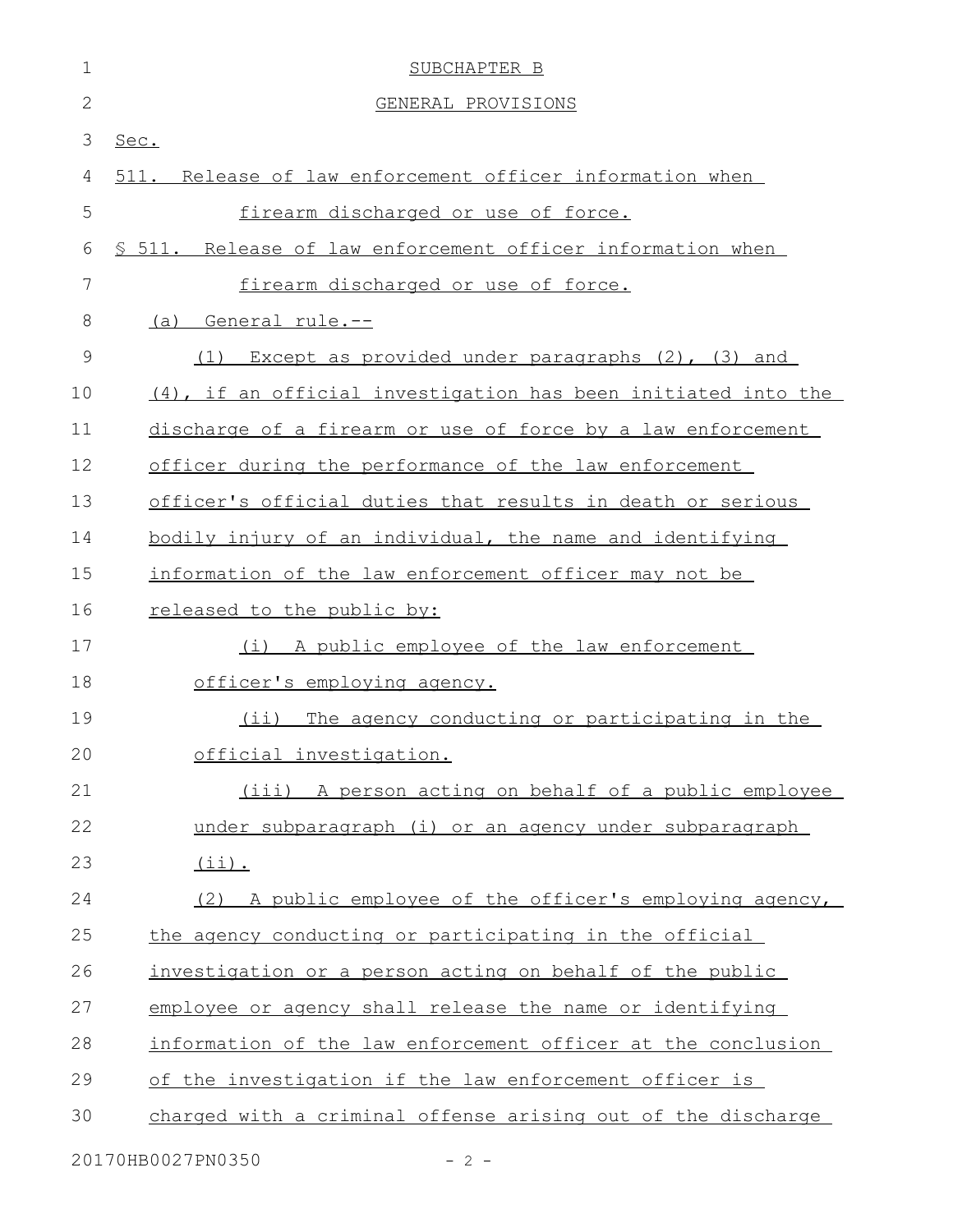1 of the firearm or use of force.

| 2             | Except during any period in which the release of the<br>(3)           |
|---------------|-----------------------------------------------------------------------|
| 3             | information can reasonably be expected to create a risk of            |
| 4             | harm to the person or property of the law enforcement officer         |
| 5             | or an immediate family member of the law enforcement officer,         |
| 6             | a public employee of the officer's employing agency, the              |
| 7             | agency conducting or participating in the official                    |
| 8             | investigation or a person acting on behalf of the public              |
| $\mathcal{G}$ | employee or agency may release the name or identifying                |
| 10            | information of the law enforcement officer:                           |
| 11            | thirty days after the discharge of the firearm<br>(i)                 |
| 12            | or use of force; or                                                   |
| 13            | (ii) after completion of the official investigation.                  |
| 14            | The name or identifying information of the law<br>(4)                 |
| 15            | enforcement officer may be released if:                               |
| 16            | the law enforcement officer consents in writing<br>(i)                |
| 17            | to the release of the information; or                                 |
| 18            | $(i$ ii)<br>disclosure is made pursuant to court rules.               |
| 19            | Penalty.--A person who violates this section commits a<br>(b)         |
| 20            | misdemeanor of the second degree.                                     |
| 21            | Exception.--This section shall not apply to the Office<br>(C)         |
| 22            | of Attorney General or a district attorney's office.                  |
| 23            | Definitions.--As used in this section, the following<br>(d)           |
| 24            | words and phrases shall have the meanings given to them in this       |
| 25            | subsection unless the context clearly indicates otherwise:            |
| 26            | "Law enforcement officer." Has the meaning given to the term          |
| 27            | <u>"peace officer" in 18 Pa.C.S. § 501 (relating to definitions).</u> |
| 28            | "Serious bodily injury." As defined in 18 Pa.C.S. § 2301              |
| 29            | <u>(relating to definitions).</u>                                     |
| 30            | "Use of force." Any application of force by a law                     |
|               |                                                                       |

20170HB0027PN0350 - 3 -